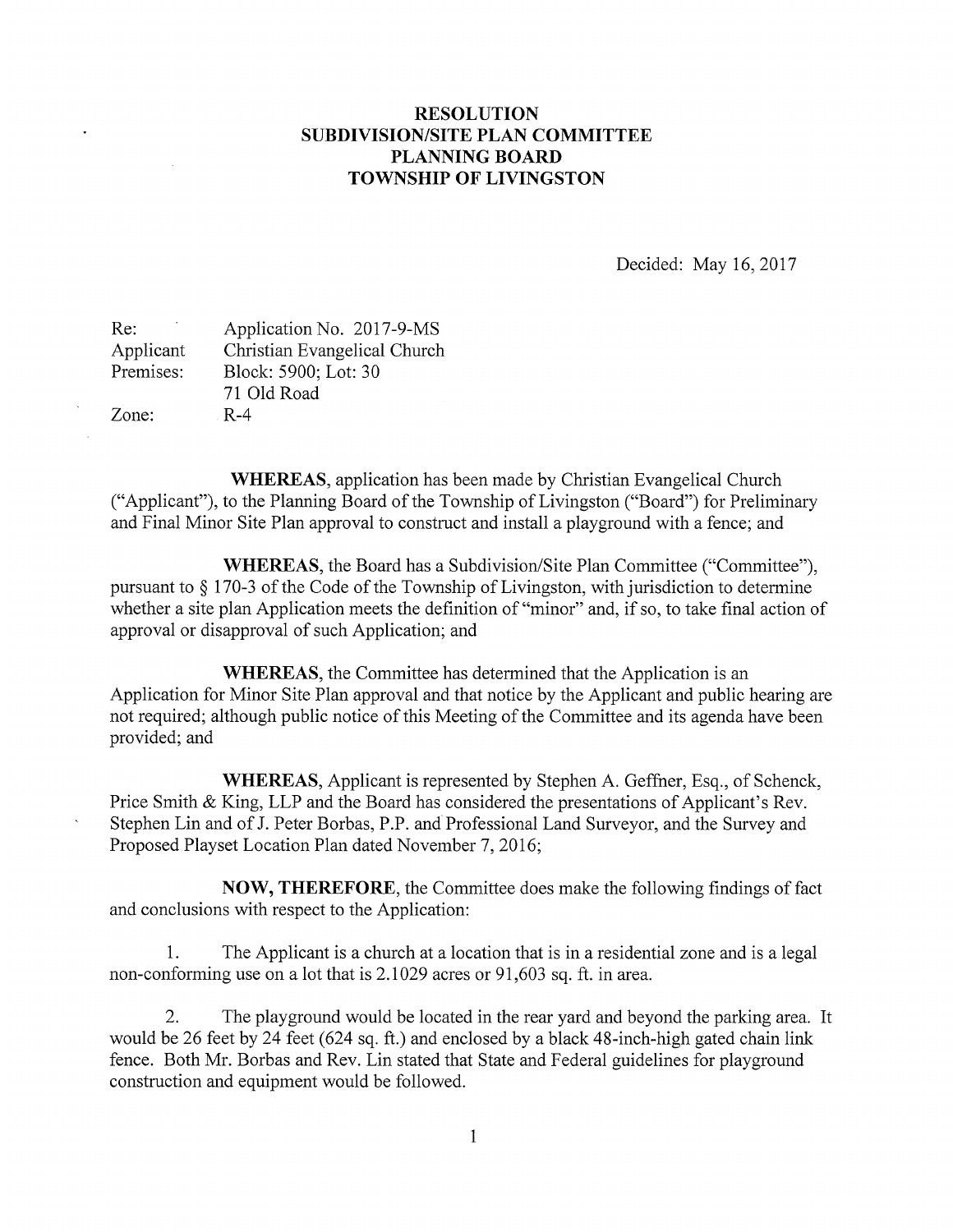3. While their parents are at the church, the playground would be used by congregant children under supervision by teachers. In response to Committee concerns, the Applicant agreed to install either bollards or concrete planters between the playground and the parking spaces opposite to it.

4. The playground would be in subordination to the primary role of the church and an incidental and customary use, and the 620 sq. ft. area of the playground would be less than .0069 percent of the total area of the church property.

5. The Committee finds that the proposed playground would be a negligible and insubstantial enlargement of the non-conforming use and that no variance is required.

6. The Application, with the plan changed to add bollards or concrete planters as agreed to, is hereby approved subject to the following Conditions:

## A. Other Governmental Approvals

(1) Applicant shall comply with all applicable Federal, State and local laws and regulations and obtain any other governmental approvals required for implementation of this Application as approved. If any other governmental agency or authority grants <sup>a</sup> waiver of or variance from any law, rule or regulation, or imposes any condition or requirement, which affects this approval or any of the conditions contained herein, then this Board shall have the right to review such action as it relates to this Board's approval or conditions and to modify, amend or revoke its approval and/or conditions.

(2) No Township permit for preparation of the Site or construction of any improvement shall be issued until proof of request for any such required approvals, and any action thereupon, shall have been presented to the Construction Official and the Board Secretary by the Applicant.

## B. Final Plans

Prior to the issuance of any permits, or the commencement of any work:

(1) The full text of this Resolution and all plan changes agreed to in the course of the hearing shall be set out on final plans submitted to the Construction Official and the Board Secretary.

(2) Such final plans shall have been reviewed by the Board Secretary or the Township Planner for determination of whether the plan conforms to the Committee's approvals, and shall then have been

 $\bar{L}$